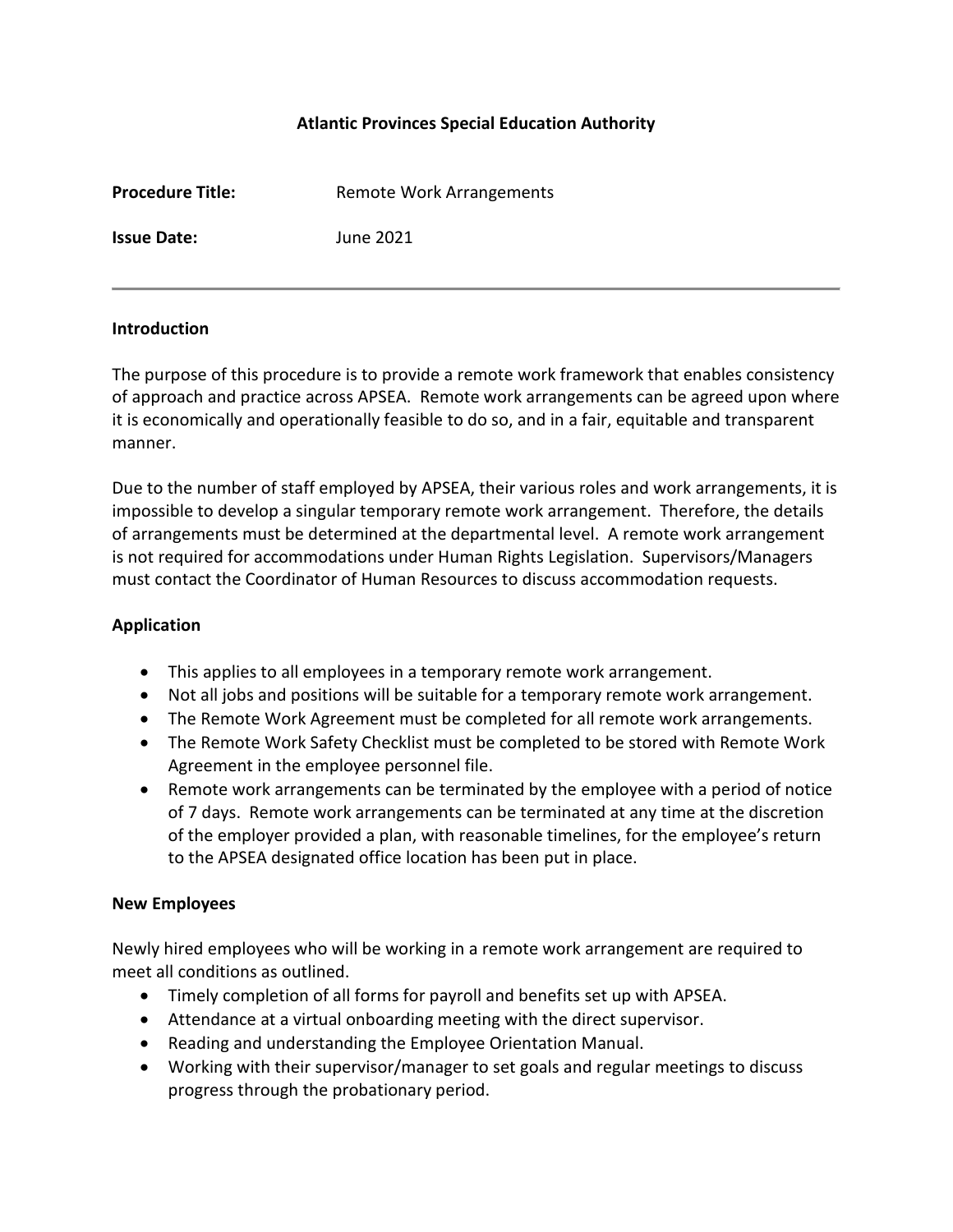## **Terms of Employment**

- Approved remote work arrangements do not change the employee's basic terms and conditions of employment with APSEA under the applicable collective agreement, employment contract, policies, handbook and/or laws. All existing terms and conditions of employment as set out in the appropriate collective agreement, policies and/or laws will continue to apply.
- Remote work arrangements should maintain an employee's regular work hours per week and income/wages. A remote work arrangement does not affect an employee's pension or benefits plan provided by APSEA (if applicable).
- A remote work arrangement does not constitute a guarantee of continued employment during that time. APSEA retains its contractual rights including the right to assign work, to reorganize the workplace and the work, and/or to end employment, pursuant to applicable collective agreements, employment contracts and laws.

### **Work Expectations and Hours**

Just as the employee is required to do while working at the APSEA Centre or any APSEAdesignated work location, the remote working employee is expected to perform work duties and be available and accessible during agreed upon hours. Employees are generally expected to perform their regular work duties or assigned project(s) and tasks. In certain circumstances employees may be assigned other duties to aid or support other employees or areas, based on departmental or organizational priorities. These arrangements will be discussed between the supervisor/manager and employee.

Remote work arrangements require that:

- the remote work location will be considered an extension of the workplace. As such, all policies, procedures and collective agreements apply.
- a remote work arrangement is in place maintaining an employee's regular hours of work. Any shifts in hours of work or availability must be discussed agreed upon in advance.
- the quality and quantity of work must be maintained at a level equivalent to normal work expectations.
- virtual goal setting and, if required, performance management must continue to occur with the immediate supervisor/manager.
- any days when an employee is expected to be at the APSEA Centre or APSEA-designated work location should be identified or alternatively, the requirement to use the collaboration platform for meetings and work teams.
- onsite visits at the APSEA Centre or APSEA-designated work location may be required for the purpose of attending face-to-face meetings or professional learning, retrieving equipment and other APSEA property in the event of an employee's illness, end of employment or any other extraordinary event.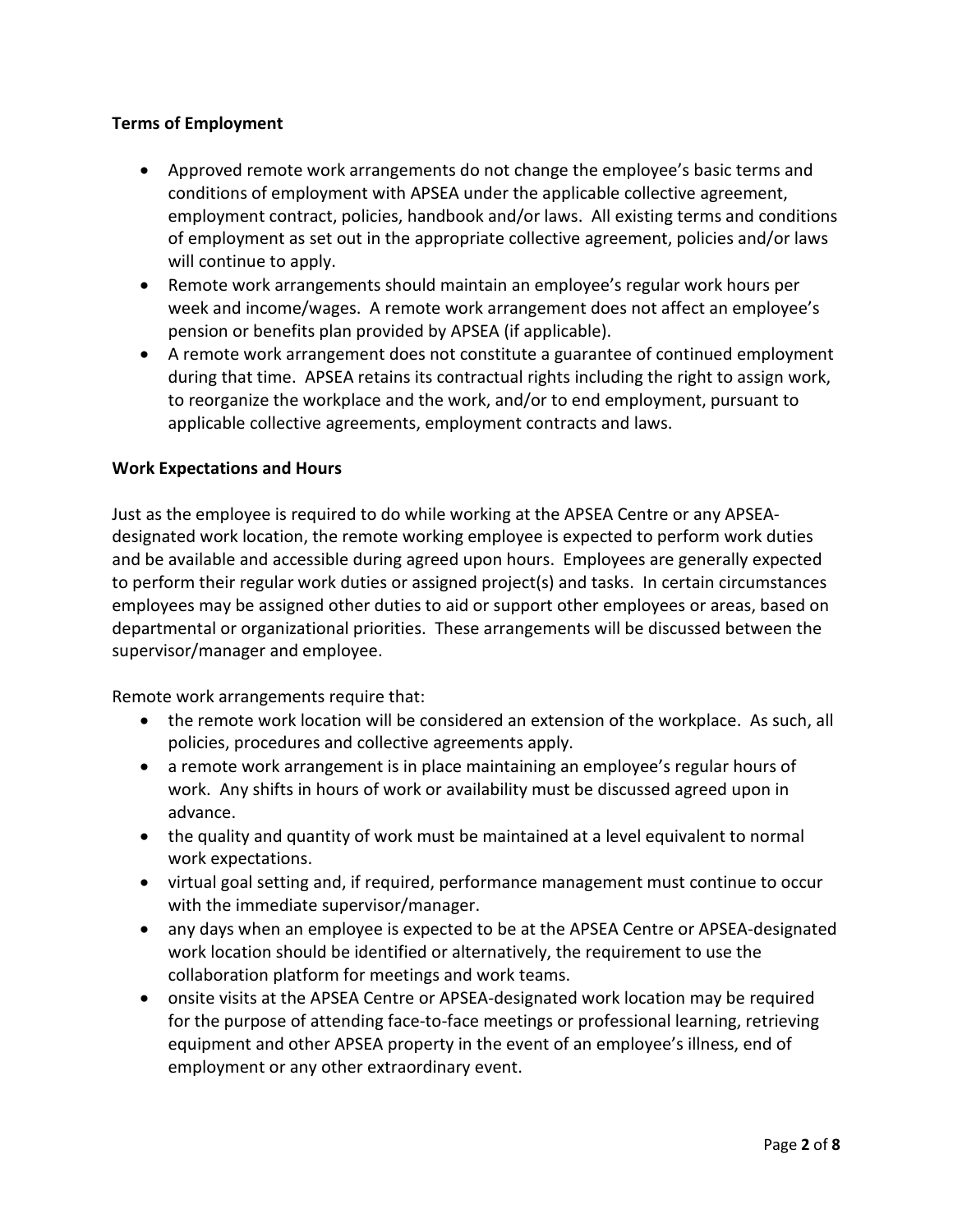• all reporting obligations continue during times employees are in a remote work arrangement. Normal departmental processes will continue to apply should an employee request approval for overtime, vacation, or other absences that arise during a remote work arrangement.

### **Communications with the Supervisor/Manager and Team**

The ability to communicate and be responsive during the workday while in a remote work arrangement is expected.

- Employees must be able to be available and accessible during the hours arranged with their supervisor/manager. This includes, but is not limited to, being available by telephone and/or email, and attendance at virtual meetings, conference calls, team meetings, etc.
- The direct supervisor will set expectations around response times and methods of communication.
- In some cases, a supervisor/manager may require an employee to report in a different way, or with different levels of frequency than when they are working at the APSEA designated work location. This is generally to ensure the supervisor/manager is up to date. For example, the supervisor/manager may wish to schedule additional update meetings, have updates provided by email, or implement schedules and methods of reporting.
- The employee in the remote work arrangement assumes primary responsibility for maintaining effective communication with co-workers, parents, and students, as necessary. This includes checking voicemail and email regularly and responding accordingly, attending virtual job-related meetings, training sessions, etc., and if required, returning to the APSEA-designated work location as directed.

### **Workspace and Equipment**

The employee in the remote work arrangement is responsible for providing a suitable remote workspace (e.g., safety considerations, ergonomics, privacy, and confidentiality).

- APSEA will not typically subsidize the cost of the employee's remote work workspace including equipment or supplies. Nonetheless, APSEA may consider requests relating to equipment or supplies required for an employee to remote work.
- Office supplies (folders, pads of paper, post-it notes, etc.,) necessary to the employee's work will be supplied by APSEA upon request.
- When APSEA provides any equipment or supplies, it will be specified in writing. Such equipment or supplies are to be used solely for the purpose of the employee's duties for APSEA. They remain the property of APSEA, and the employee is required to maintain them and return them at the end of the remote work arrangement, or earlier if requested by APSEA.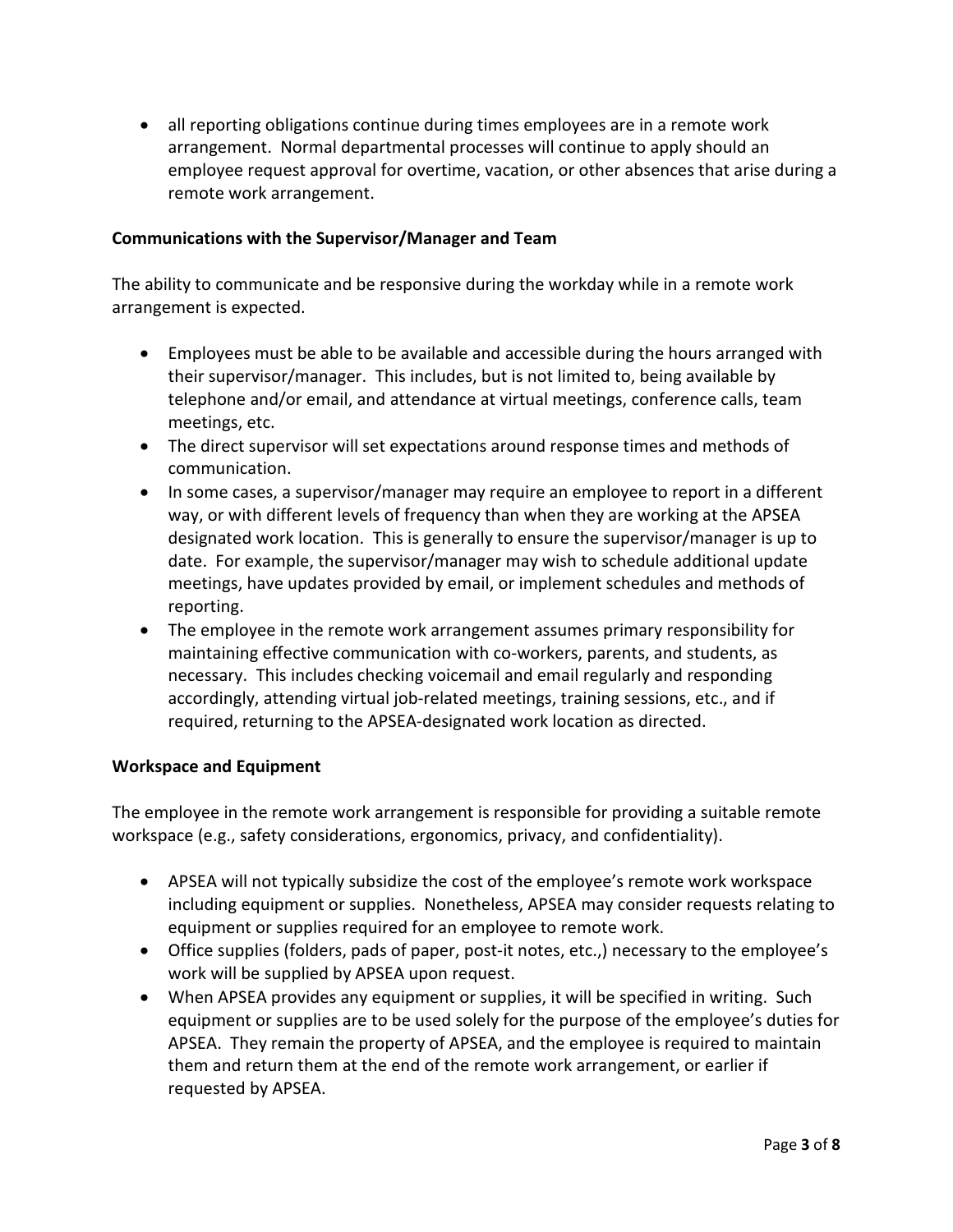- If the remote working employee requires specialized equipment, assistive devices or furniture, the employee should notify their supervisor. APSEA's goal is to provide reasonable accommodation to support an employee's ability to complete their job, perform their work, and fully participate in employment at APSEA. Accommodation within the context of remote work may include a return to working at the APSEAdesignated work location where specialized equipment, assistive devices or furniture are more readily accessible. Any furniture and/or specialized equipment is the property of APSEA, and the employee is required to maintain them and return them at the end of the remote work arrangement or earlier if requested by APSEA.
- The employee is responsible for insuring any employee-owned equipment used in the performance of their work and for informing their house insurance carrier of their intent to work in a remote work arrangement, if applicable.
- No in-person business visits or meetings with colleagues, parents, students, or the public can occur at a remote work location, unless documented and approved in advance, by the supervisor/manager. If the employee in the remote work arrangement needs to meet with others for any reason in the performance of their duties, arrangements would be made to meet virtually or at the APSEA-designated work location. (APSEA will not be responsible for any accidents or loss to third party residence or visitors to a remote work location.)

# **Technical Support**

If APSEA has provided a computer, or any other equipment, APSEA will be responsible for technical maintenance and repair. To ensure the IT Department can accurately track all assets leaving APSEA, employees must fill out a Technology Loan Form listing everything they have taken to the remote work location.

• Technical support is limited to phone/email/Team meetings. If the issue cannot be resolved virtually, the remote working employee is responsible for the return of the equipment to APSEA for repair. In this event, APSEA will arrange for the employee to receive loaner equipment in the interim.

APSEA technical support will be available for issues related to APSEA software and programs.

- Employees must comply with mandatory APSEA technical policies and requirements including:
	- **E** installing operating system and software updates.
	- **If** installing minimum-security such as anti-virus, anti-malware software, firewalls, etc.

IT Helpdesk hours are Monday to Friday from 7:00 am to 4:00 pm at [helpdesk@apsea.ca](mailto:helpdesk@apsea.ca) or 902-423-8600. The Helpdesk does not provide onsite support while an employee is working outside the APSEA-designated work location.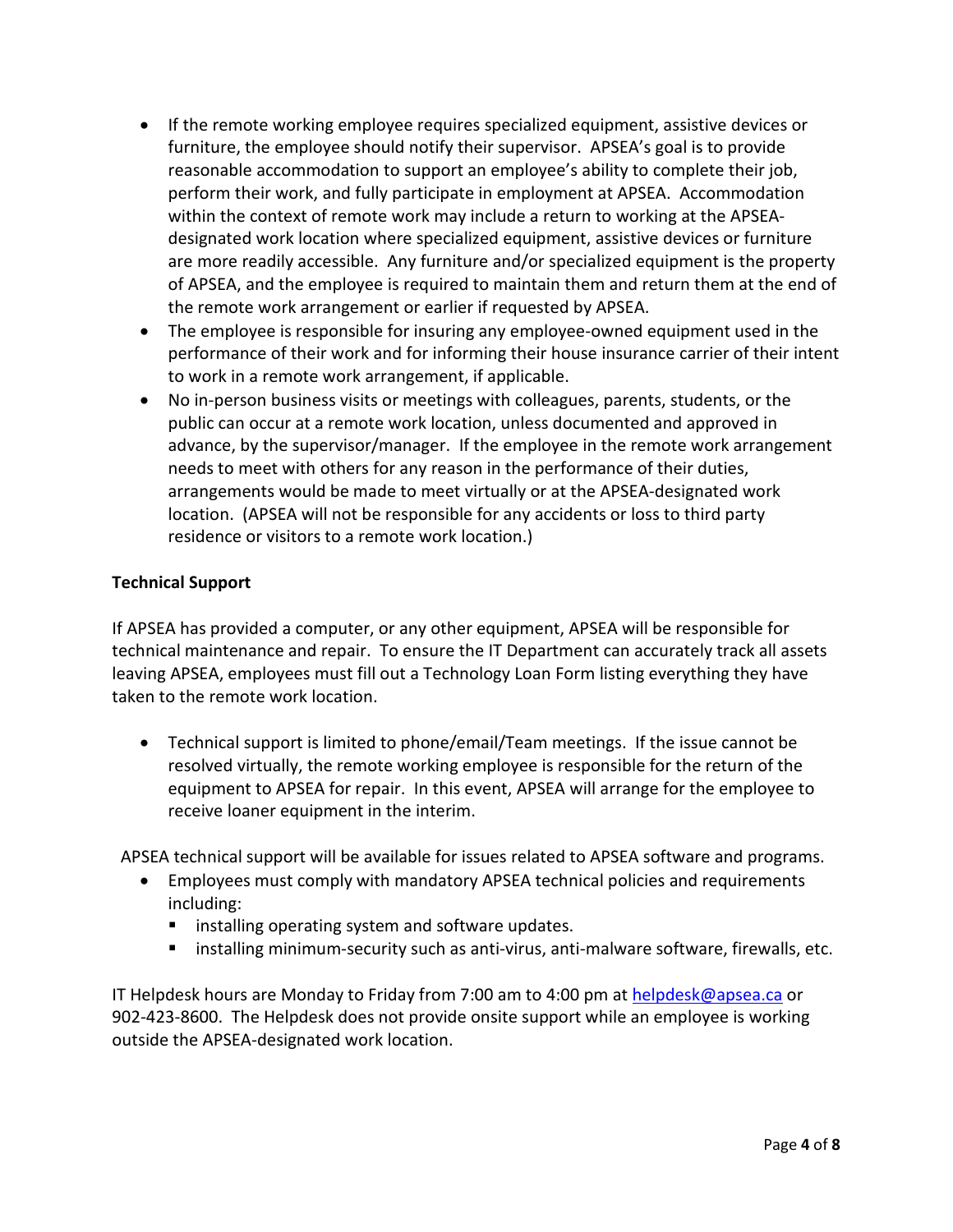# **Protection of Information**

Information that is not public must be treated as confidential. Whether an APSEA employee works at an APSEA-designated office location or in a remote work arrangement, APSEA is subject to various requirements regarding privacy and confidentiality. All privacy requirements must be met by the remote working employee in respect of any electronic or hardcopy information or records outside secure APSEA environments or that the employee accesses electronically. The employee in a remote work arrangement must, therefore, take all reasonable steps to secure and maintain the confidentiality of all APSEA information and documents while they are being transported to and from the employee's remote work location, and while the documents are in the remote work location.

APSEA is obligated by law to protect personal privacy of all APSEA stakeholders. Accordingly, APSEA can require that all electronic devices used to access APSEA documents be password protected. When working in a remote work arrangement, employees need to rely on accessing technological security measures that are in place at APSEA to ensure the personal information of all members of the APSEA community is protected. Any suspected breach of privacy should be reported immediately to the direct supervisor and IT Manager as appropriate.

Note: No sensitive or personal information belonging to APSEA is to be saved to your personal device's hard drive or storage.

### **Injury or Accident**

The remote work location will be considered an extension of APSEA's workplace and therefore will be subject to and governed by applicable Workers' Compensation legislation and Injury on Duty procedures. Employees will be expected to comply with normal reporting requirements for any work-related accident or injury and report any injuries or accidents that occur in the course of their remote work employment to their supervisor/manager as soon as reasonably possible, but not later than 24 hours after such injury/accident. The APSEA Accident-Incident-Near Miss Report (accessible on the staff portal of the APSEA website) should be completed.

### **Childcare/Dependent Obligations**

Remote work arrangements are not a substitute for family care arrangements.  Employees are required to make dependent care arrangements such that obligations will not interfere with an employee's work obligations and the safety requirements of an employee.  Potential distractions and conflicting demands must be resolved by the employee prior to starting a remote work arrangement(s).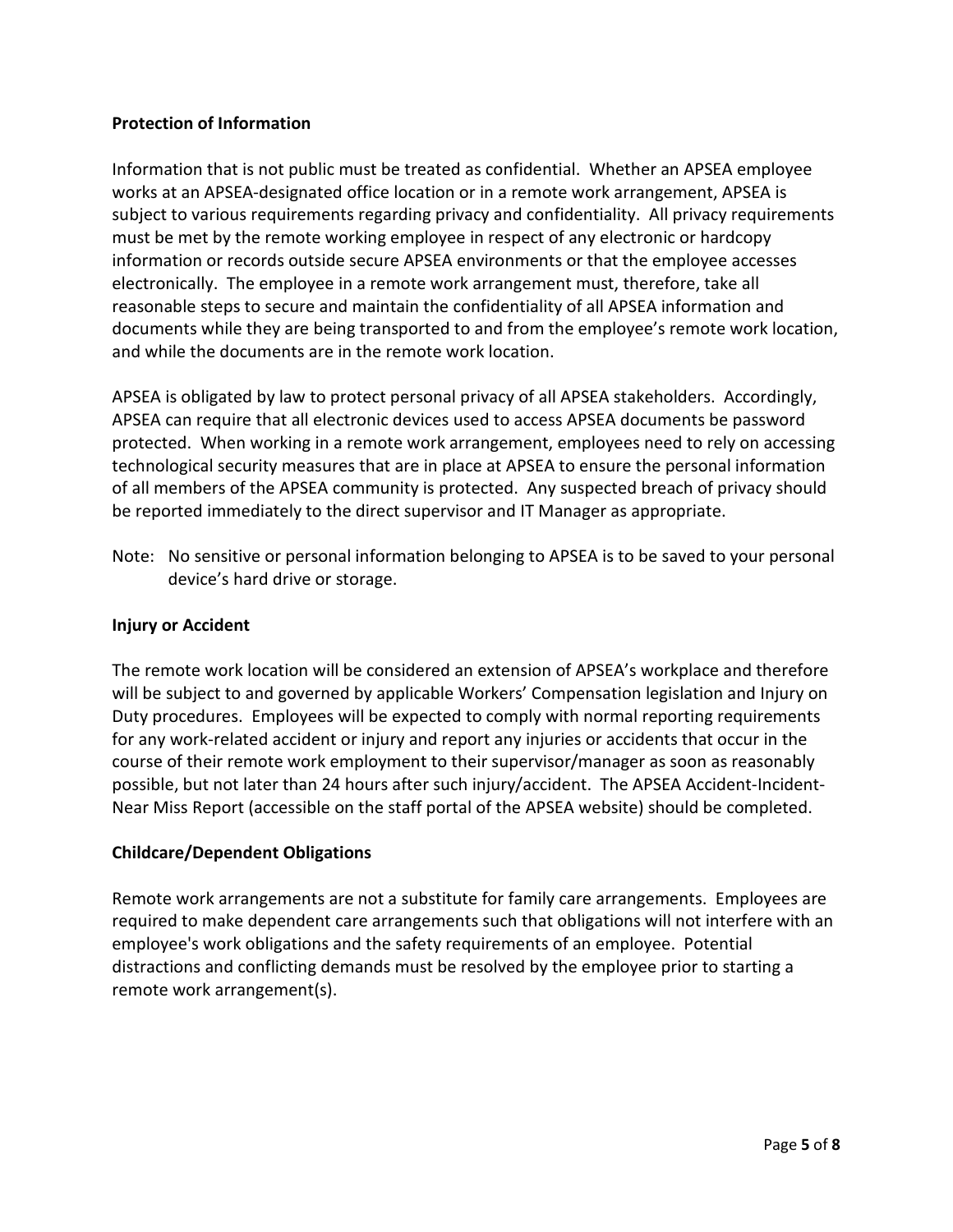### **Expenses (Phone, other expenses)**

APSEA will consider reimbursement of any necessary, **pre-approved** work-related expenses incurred due to remote work arrangements. Any pre-approved expenses (one-time or recurring) that form part of the remote work agreement must be specified in writing by the direct supervisor.

Upon submission of receipts, as per the expenses policy, claims will be reviewed and then processed, if approved.

- APSEA will provide eligible remote working employees with an APSEA cell phone.
- The employee in the remote work arrangement should use MS Teams/Zoom for all APSEA calls.
- When the above is not possible, a remote working employee may request reimbursement through the normal expense process for charges incurred as a result of long-distance APSEA work calls made from a non-APSEA phone or line (with required proof of expenses).

### **Responsibility for Loss and Limitation of Liability**

Employees in a remote working arrangement are responsible to adequately equip the remote work location to ensure its safety. APSEA will not be responsible for any accident, loss or damage to the employee, residents, visitors, or property within the remote work location. The employee in the remote work arrangement will indemnify and save harmless APSEA from any and all claims and/or liability arising out of the employee performing their duties at the remote work location.

### **Ending the Temporary Remote Work Arrangement**

The remote work arrangement is temporary and has a defined beginning and end. Notice of the end of the remote work arrangement will be provided as soon as reasonably practicable in the circumstances. Remote work arrangements can be terminated by the employee with a period of notice of 7 days. Remote work arrangements can be terminated at any time at the discretion of the employer provided a plan, with reasonable timelines, for the employee's return to the APSEA-designated work location has been put in place.

Termination of a remote work arrangement does not constitute termination of employment, constructive or otherwise.

When APSEA has provided equipment or supplies used for the purpose of fulfilling the employee's duties, the equipment or supplies remain the property of APSEA and the employee is required to maintain them and return them at the end of the remote work arrangement or earlier, if requested by APSEA.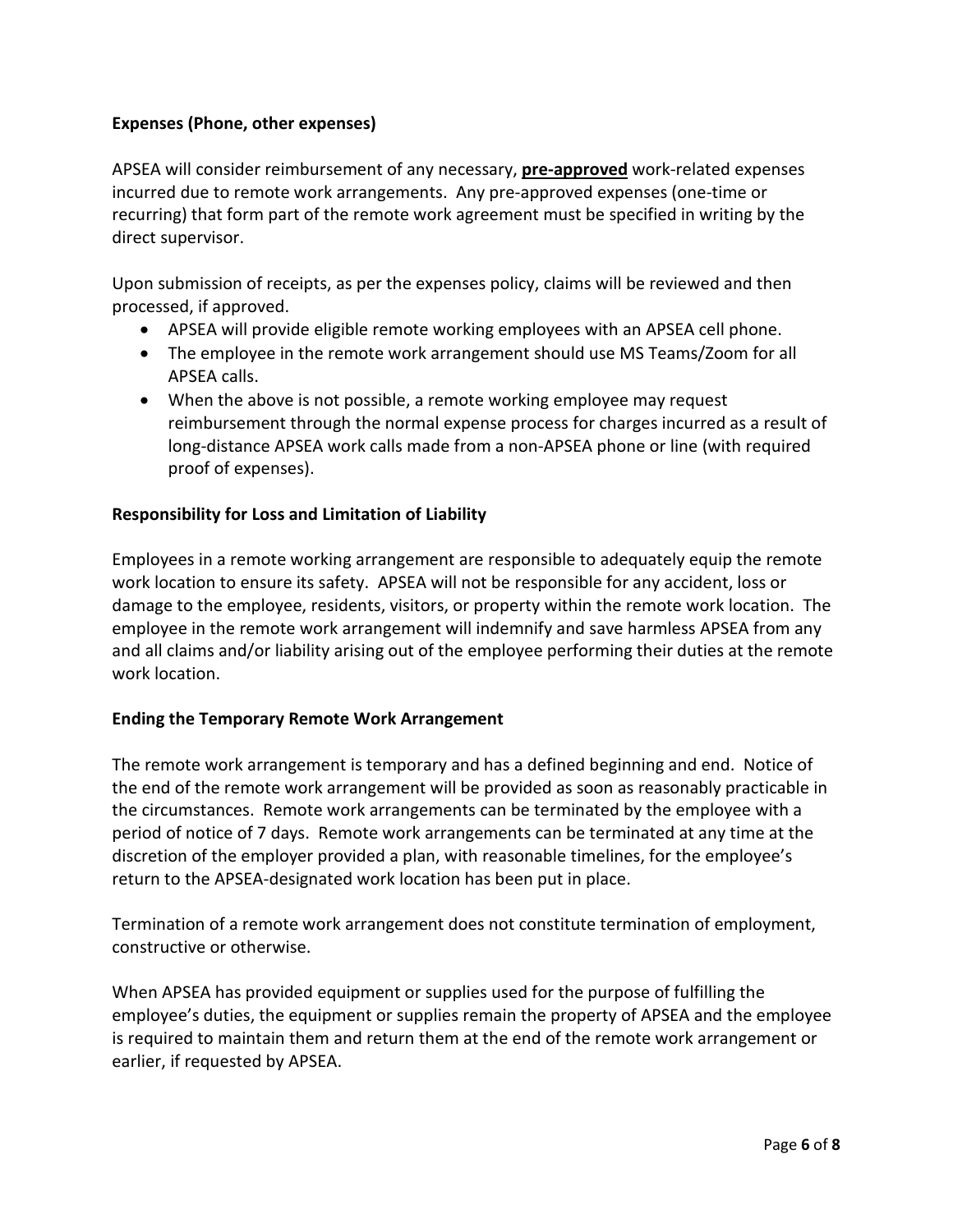The approval of each remote work situation shall be made on a case-by-case basis at the discretion of APSEA. Each request for a remote work arrangement will be reviewed independently with consideration of all relevant factors.

# **Responsibilities**

**Employees** are expected to:

- Understand and acknowledge that the agreed upon remote work workspace is an extension of the APSEA workplace and as such, the employee must adhere to all policies, procedures, and applicable collective agreements.
- Ensure a suitable remote work workspace, taking into consideration safety, ergonomics, privacy, and confidentiality.
- Ensure the remote work workspace meets APSEA's mandatory requirement for highspeed internet service and VPN.
- Maintain any and all APSEA-provided equipment and supplies and return them at the end of the remote work arrangement or earlier if requested by APSEA.
- Be available and accessible during the hours arranged with the supervisor/manager. This includes, but is not limited to, being available by telephone, email and/or text, and attending virtual meetings, conference calls, team meetings, etc.
- Work with their supervisor/manager to establish hours, work assignments, expectations and scope of remote work and report progress regularly. This includes goal setting.
- Use technology to work collaboratively (i.e., email, text messaging, Microsoft Teams, Office 365, Zoom) and both hold and attend meetings, as necessary.
- Regularly check work voicemail and/or email and/or text and calendar. Respond accordingly.
- Attend work-related training sessions and if required, return to the APSEA designated work location to do so.
- Take all reasonable steps to ensure the protection of confidential information.
- Regular hours of work are generally not to be used for personal responsibilities (i.e., shopping). If personal time is required, it must be approved by the supervisor/manager.

### **Managers/Supervisors** are expected to:

- Determine if frequency of activities that must be maintained at the APSEA-designated work location (i.e., access to physical files) can be altered to allow for temporary remote work arrangements.
- Ensure the remote work assignment is mutually beneficial. Planning and communicating expectations as soon as possible are essential.
- Work with the employee to establish hours, work assignments, expectations and scope of remote work and report progress regularly.
- Use technology to work collaboratively (i.e., email, text messaging, Microsoft Teams, Office 365, Zoom) and maintain frequent connection with the employee. Ensure the employee is included in team meetings, work-specific meetings, and communications as well as team social events and celebrations.